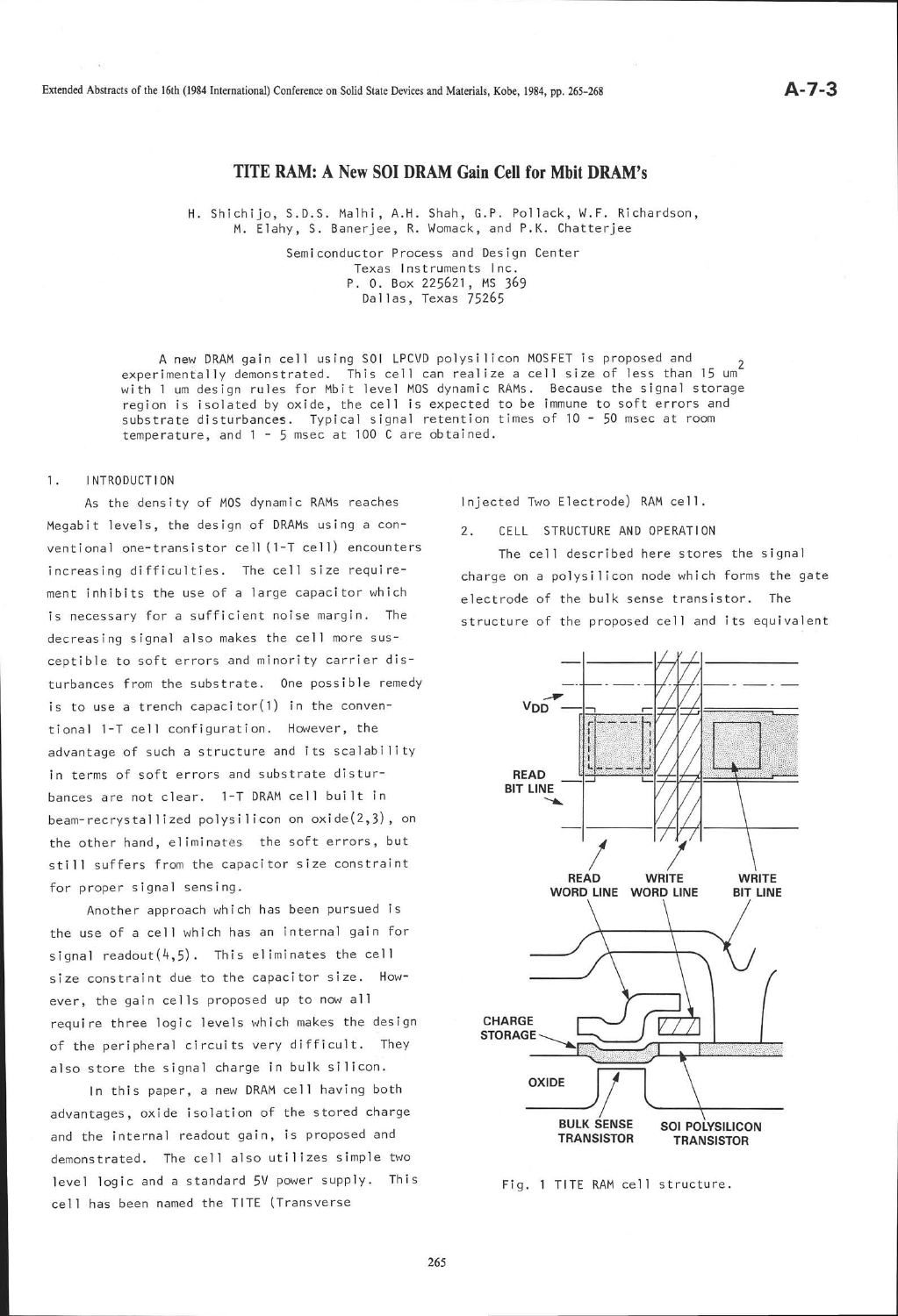



circuit are shown in Figs. 1 and 2, respectively. The cell consists of a MOSFET built in LPCVD polysilicon on oxide(6) and a conventional bulk MOSFET. Both MOSFETs are n-channel devices, and the channel of the polysilicon MOSFET can be either p-type doped, undoped, or lightly n-type doped(7).

The cell is configured with two word lines and two bit lines. During a write operation, both the read word and write word lines are held high at a positive voltage allowing the data "1" or "0" on the write bit line to be written into the storage node through the polysilicon FET. After the write operation, the write word line first returns to 0V, which electrically floats the charge storage node. Then, the read word line returns to 0V. This causes the storage node to make <sup>a</sup> negative transitton through the capacitance coupling. A sufficient coupling will lower the potential of the "1" written node to below the threshold voltage of the bulk sense transistor so that this transistor is turned off during the standby for both "1" and "0" written cells. The read operation is done by bringing only the read word line high. Again through the capacitive coupling, this brings the storage node potential to above the threshold voltage of the sense transistor for the "1" written cell, but brings it only to OV for the "0" written cell. Therefore, the sensing current for "0" is much less than that for "1", distinguishing the two states.

### 3. CELL DESIGN

ln order to maximize the signal output whi le minimizing the standby current, the coupling efficiency of the read word line voltage to the polysilicon storage node needs to be optimized. This efficiency is determined by the capacitance ratio between the top capacitance  $(c_1)$  and the

total gate oxide capacitance of the bulk sense transistor  $(c_2)$  including the gate overlap capacitance.

Although  $C_2$  actually depends on the on/off state of the sense transistor, it is assumed to be constant here in order to simplify the discussion, Then, the following two conditions are required.

1) During the store (or hold) state, the sense transistor must be off for both "1" written and "0" written cell. The read word line is high (at  $V_{\text{d}}$ ) during the write and read operations. and is low (at 0V) during the store. Thus, the amount of capacitive coupling is  $C_1/(C_1 + C_2)V_{RW}$ . Assuming the voltage written on the storage node is  $V_{\mu}$  when the read word line is high, the condi tion above requi res

$$
v_{\mu} - c_1 / (c_1 + c_2) v_{\text{RW}} < v_{\text{TB}} \tag{1}
$$

where  $V_{TB}$  is the threshold voltage of the bulk sense transistor. OV on the "0" written cell is coupled down to -  $C_1 / (C_1 + C_2) V_{RW}$ .

2) lf the coupling coefficient is larqe, the node voltage on the "0" written will go negative far enough during the store operation to turn on the polysilicon transistor because its gate is held at OV. In other words, if  $-c_1/(c_1 + c_2)/v_{\text{RW}} < -v_{\text{TP}},$  the polysilicon transistor is turned on, and the signal leaks out. Therefore, the most negative voltage on the node is - V<sub>TP</sub> during the store. When this node is coupled up during the read, it should not exceed V<sub>TR</sub> for the maximum signal difference for "1" and "0". In other words,

$$
- V_{\rm TD} + C_1 / (C_1 + C_2) V_{\rm RW} < V_{\rm TR} \tag{2}
$$

must be satisfied. From (1) and (2), the capacitance ratio must be within the range such that

$$
v_{H} - v_{TB} \le c_{1}^{2}/(c_{1} + c_{2})v_{RW} \le v_{TP} + v_{TB}
$$
 (3)

is satisfied.

## 4. EXPERl MENTAL RESULTS

An experimental 2X2 test array has been fabricated using 4 um design rule to demonstrate the cell concept. A double level polysilicon process with both the read and write word lines on the same second polysilicon level is used for process simplicity. Fabrication of the polysilicon transistor has been described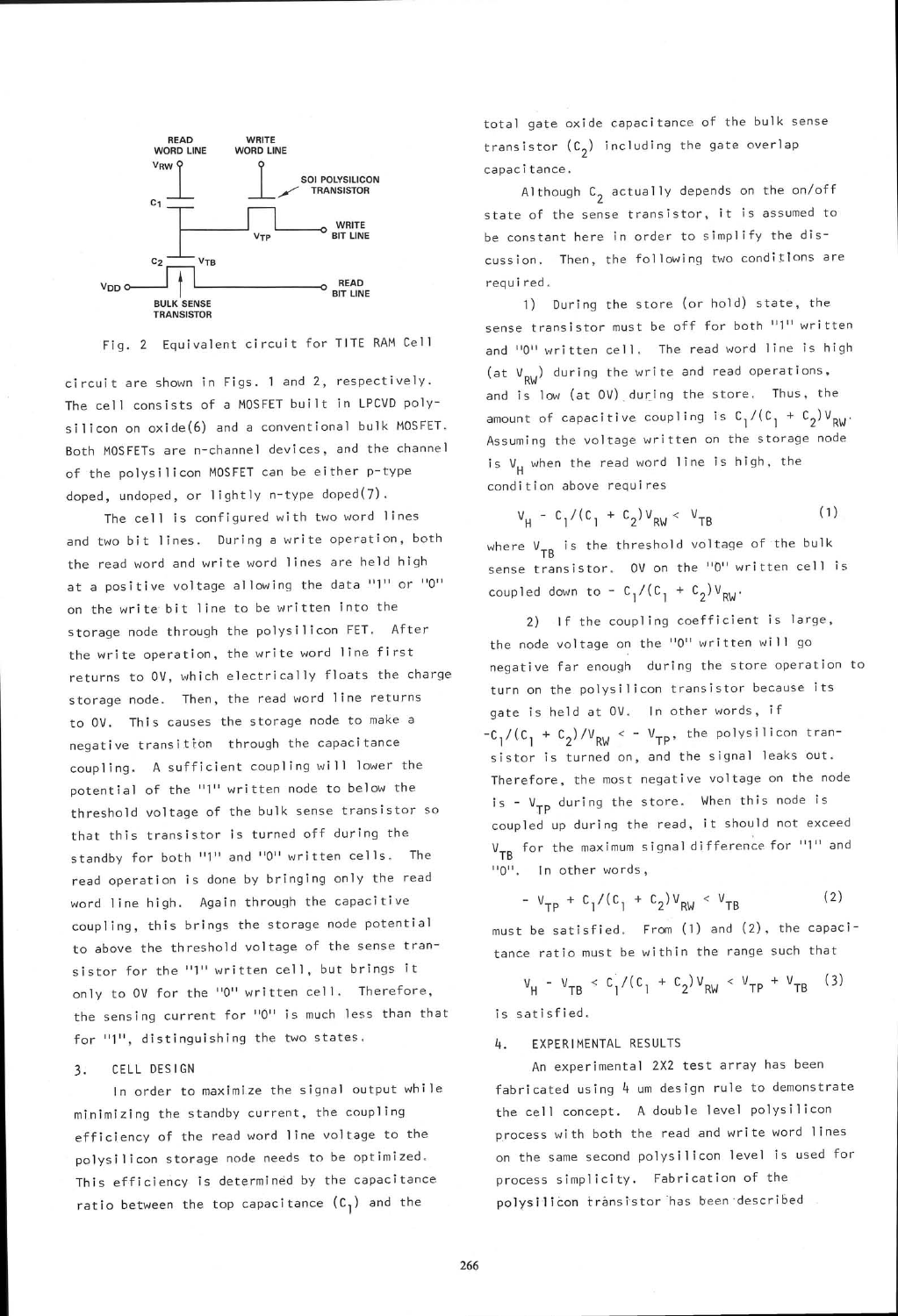



 $p$ reviously(5). Fiqure 3 shows a photograph of ZxZ test array.

The voltage waveforms of Fig. 4 confirm the operation of TITE RAM cell. The threshold voltage of the bulk sense transistor is approximately 2U. The output current of the sense transistor is monitored through a 10 Kohm external resistor connected to the read bit line. The "1" readout current is approximately 5O uA whi le the "0" readout current is negligible (<1nA).



- Fig. 4 voltage waveforms for 2x2 TITE RAM cell array.
	- $RW = Read word line$  $WB = Write bit line$  $WW = Write word line$  $RB = Read bit line$

Figure 5 shows the effect of varying the read word line voltage, and therefore the coupling voltage, on the output signal. The smaller read word line voltage results in a smaller voltage coupling. Therefore, the relation (1) is not satisfied anymore, and the node voltage during the  $10^{11}$  store is above  $V_{TB}$ . This causes the output signal during "0" store to increase sharply.

Similarly, Fig. 6 shows the effect of the read word line voltage on the signal retention time of "1" and "0" states. The signal retention time is determined by the signal leakage through the polysilicon transistor during the store. For a "1" written cell, only a drain bias is applied to the polysilicon transistor because the read word and write bit lines are held at OV. For "O" written cell, on the other hand, the storage node potential is negative, and both the drain and



Fig. <sup>5</sup> Readout current versus read word line voltage in read "1" and store "0" operations.



Fig.6 Signal retention time versus read word line voltage for "1" and "0" written cells.